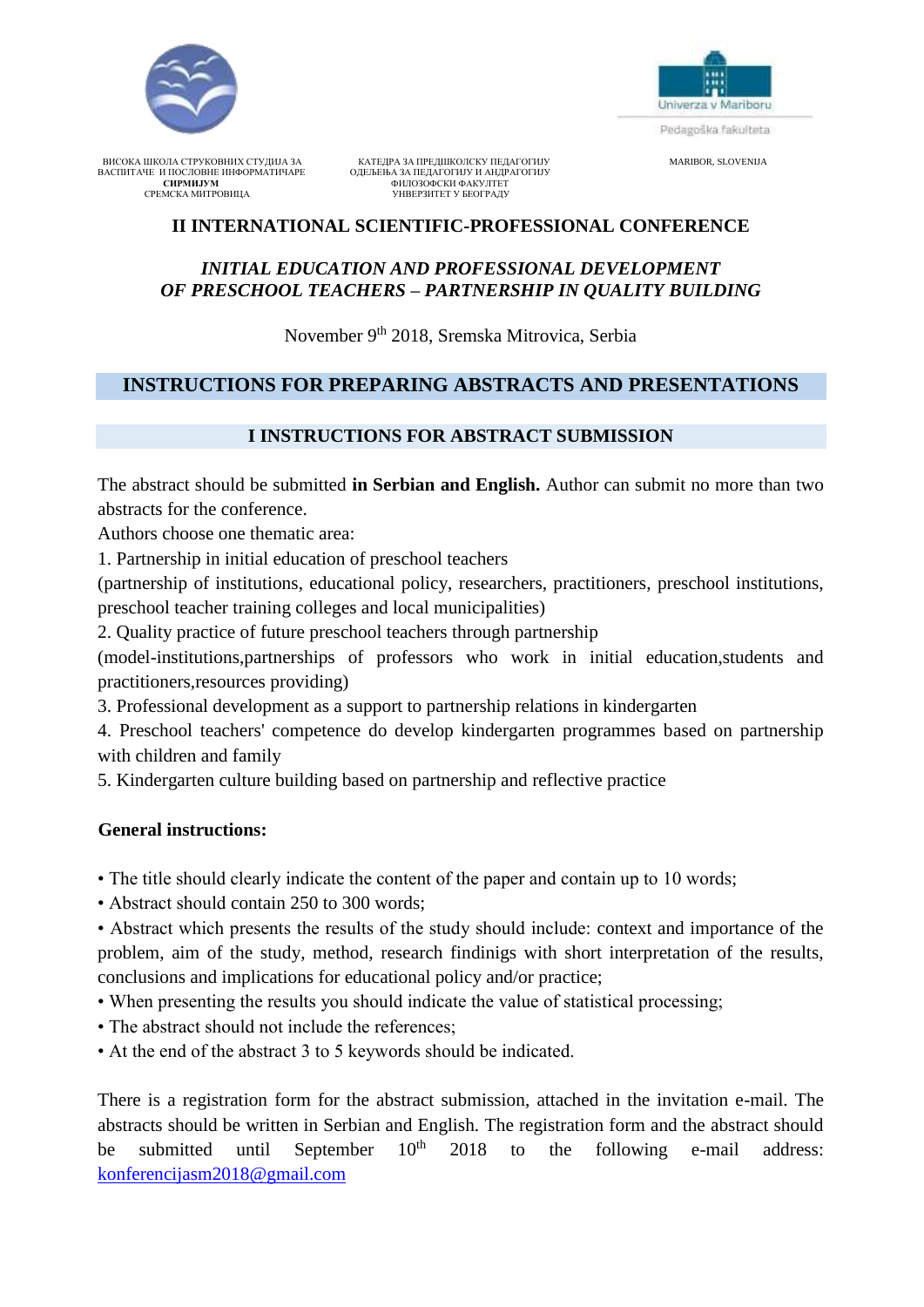



ВАСПИТАЧЕ И ПОСЛОВНЕ ИНФОРМАТИЧАРЕ ОДЕЉЕЊА ЗА ПЕДАГОГИЈУ И АНДРАГОГИЈУ **СИРМИЈУМ** ФИЛОЗОФСКИ ФАКУЛТЕТ СРЕМСКА МИТРОВИЦА УНВЕРЗИТЕТ У БЕОГРАДУ

ВИСОКА ШКОЛА СТРУКОВНИХ СТУДИЈА ЗА КАТЕДРА ЗА ПРЕДШКОЛСКУ ПЕДАГОГИЈУ МА КЛЕДО МАRIBOR, SLOVENIJA<br>ВАСПИТАЧЕ И ПОСЛОВНЕ ИНФОРМАТИЧАРЕ ОДЕЉЕЊА ЗА ПЕДАГОГИЈУ И АНДРАГОГИЈУ

The authors will receive announcement of abstract acceptance no later than **September 30<sup>th</sup>**, **2018** after the review process. The accepted abstracts will be published in the Book of abstracts prior to the conference's outset.

## **II INSTRUCTIONS FOR PREPARING PRESENTATIONS**

The conference papers should be presented in the form of:

- a) Oral presentation
- b) Poster presentation
- c) Virtual presentation

### **a) INSTRUCTIONS FOR ORAL PRESENTATIONS**

Authors can present their scientific and professional papers as an oral presentation within one of the thematic sections. The estimated time is: 10 minutes for the presentation and 5 minutes for the discussion. Authors deliver their presentations on the day of the Conference. The technical conditions for multimedia presentations (Power Point, Prezi ...) are provided.

#### **b) INSTRUCTIONS FOR POSTER PRESENTATIONS**

Authors can prepare poster presentations in some of the graphic design programs taking into account that:

- the size of the poster is 90x130 cm,
- the poster is readable from a distance of 1.5 meters,
- authors should be next to the poster at the time of thematic section,

• the content of the poster reflects the basic ideas of scientific or professional work through text, photographs, charts, tables, drawings,

• authors bring poster presentations to the conference

#### **c) INSTRUCTIONS FOR VIRTUAL PRESENTATIONS**

This way of presenting scientific and professional papers is intended for participants who are not able attend the conference in person. Presentations include synchronized video and Power Point presentations that will be uploaded on the website and YouTube channel of Preschool Teacher Training College. The presentations will be available to all participants during and after the conference day.